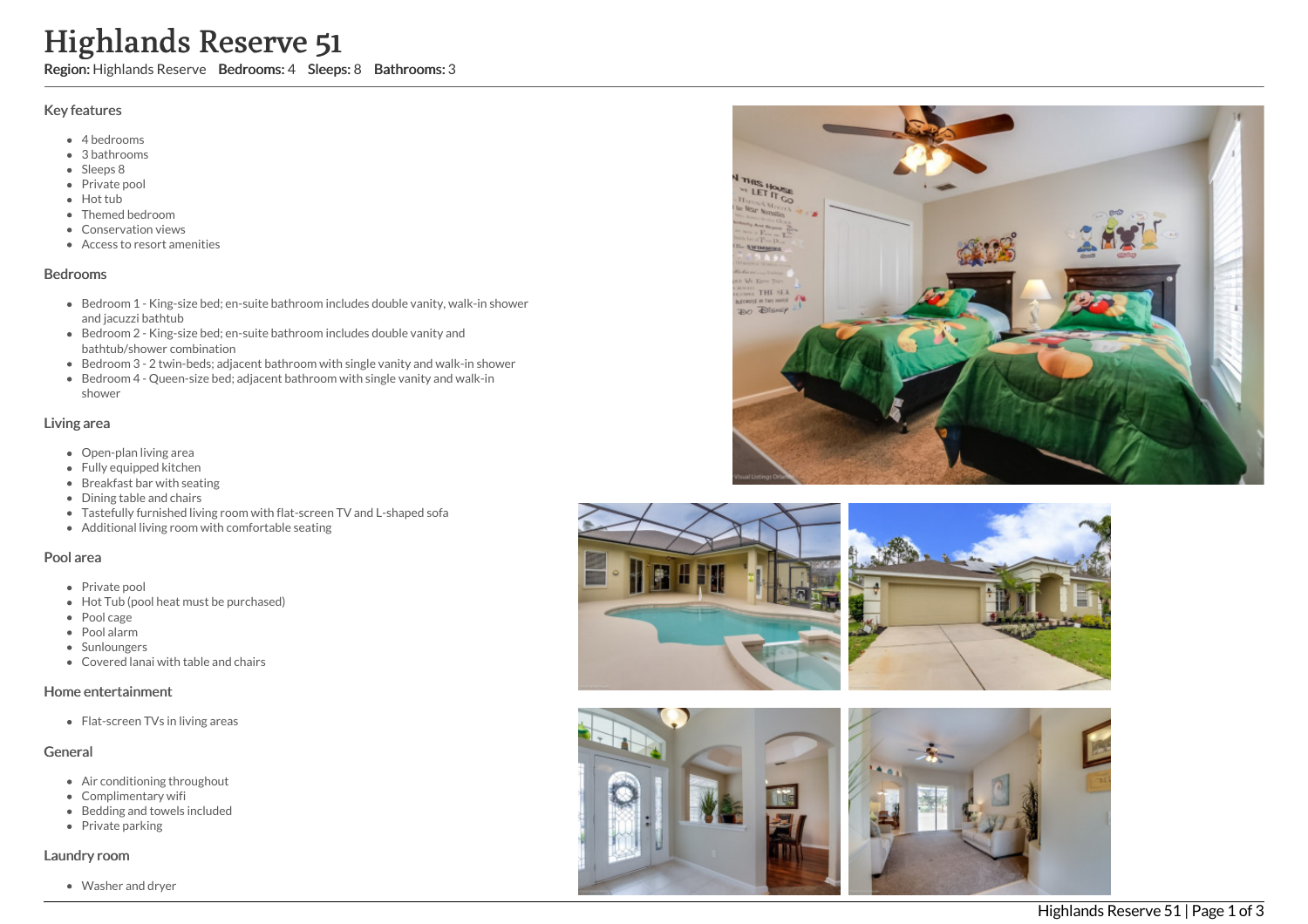• Iron and ironing board

# Children's equipment available for hire

- Crib
- Stroller
- $\bullet$  High chair
- Pack and play

## Resort Facilities

Highlands Reserve is a prestigious Golf and Country Club that offers fantastic homes situated around a Championship Golf Course. Highlands Reserve has a great location, adjacent to US Highway 27 which means all the exciting Orlando area attractions are within easy driving distance.

- Clubhouse
- $\bullet$  Children $\tilde{A} \notin \hat{a}$ ,  $\neg \hat{a}$ ,  $\neg \xi$ s Play Area
- Restaurant On-Site
- 18 hole Golf Course
- Tennis
- Swimming Pool

## Places of Interest

- $\bullet$  Golf course  $\tilde{A}$ câ.  $\neg$ â $\epsilon$ œ 0 miles
- Supermarket  $\tilde{A}$ ¢â,¬â€œ 1 mile
- Shopping mall  $\tilde{A} \notin \hat{a}$ ,  $\neg \hat{a} \notin \text{ce } 4$  miles
- $\bullet$  Disney World  $\tilde{A} \notin \hat{a}$ ,  $\neg \hat{a} \in \text{ce} 11$  miles
- Seaworld $\tilde{A}$ ¢â,¬â€œ 20 miles
- $\bullet$  Universal Studios  $\tilde{A} \hat{\tau}$ a,  $-\hat{a} \in \mathbb{C}$ e 25 miles
- Legoland $\tilde{A}$ ¢â,¬â€œ 28 miles
- $\bullet$  Orlando International Airport  $\tilde{A} \notin \hat{a}$ ,  $\exists \in \infty$  34 miles
- $\cdot$  Beaches  $\tilde{A} \notin \hat{a}$ ,  $\neg$  $\hat{a} \in \mathbb{C}$  are niles (Cocoa Beach)